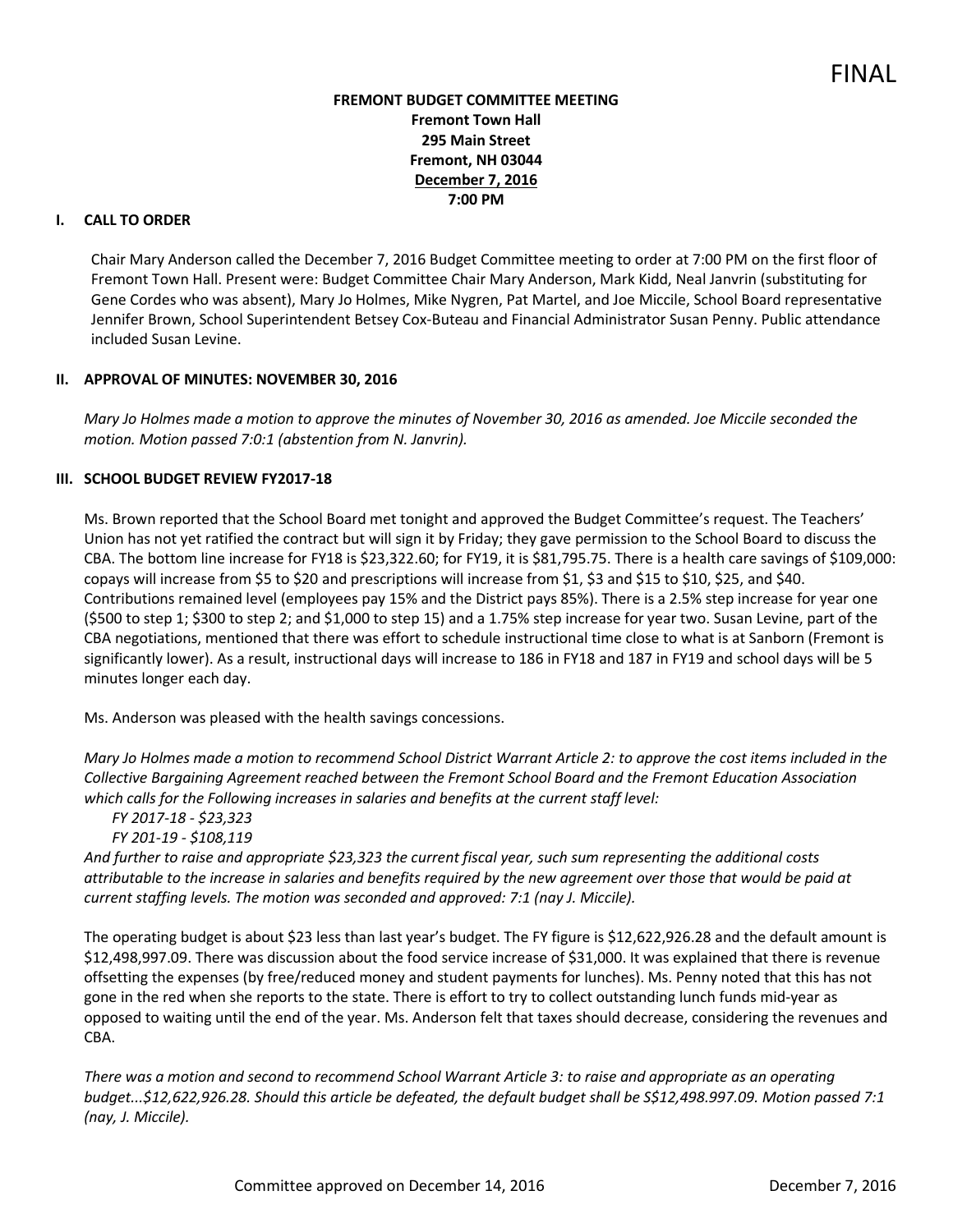Ms. Holmes suggested decreasing the School District budget by \$50,000, noting the following possible cuts:

- Chromebooks (\$20,000)
- Music: from \$7,800 to \$3,900
- Science: from \$6,000 to \$3,000
- Palo Alto training (TBD): \$2,300 to \$1,100
- Spanish teacher: keep at .6
- P/t Superintendent savings
- Leave secretaries as-is (SAU)
- 1.5 custodians (doing work that one custodian used to do).

Ms. Brown explained that it is difficult to find qualified Spanish teachers for a part-time position. It is important to offer a full-time position to align with Sanborn. She noted that Ellis School does not have enrichment opportunities due to restrictions in space and funding. Having a language program is not requirement by the State to meet minimum standards, but the Spanish program is part of the District's Strategic Plan and people felt it is important to fund this to help move the District forward (as with Chromebooks). There are about 68 Chromebooks at Ellis; they are not in use 1:1 as it is in Sanborn.

There was concern about the budget increase of about \$900,000 over the last two years. It was explained that reasons include out-of-district placement and uncontrolled costs of about \$470,000 in NH retirement, health insurance, etc. There was discussion about having auditing done sooner; Ms. Penny said she has tried to push auditing forward each year. The \$400,000 surplus due to the GMR will reduce taxes in September 2017.

The Budget Committee discussed cutting the bottom line by \$50,000 from the regular education line. Mr. Miccile had concern about decreasing enrollment with no staff reductions. Ms. Brown mentioned that the District reduced a teacher last year but had to re-hire in third grade due to increased enrollment in that grade. Ms. Anderson said that there is decrease in enrollment but not in class sizes due to School Board policy. Ms. Brown explained that classroom sizes (space at Ellis) are very small (less than the recommended size) and therefore the building cannot physically accommodate space for larger classes. She mentioned that Ellis does not have a lot of extras to offer so at least having smaller class sizes is attractive to families. Mr. Miccile spoke about data showing that Fremont's school cost is higher than districts of the same demographics (amount of students/business area). Dr. Cox-Buteau said that Ellis' classroom sizes do not meet minimum standards (900 sq. ft.)so elementary students are in the small classrooms (600 sq. ft.). Ms. Anderson compared data to three years ago and found that the maximum in classrooms now is less by 2 to 3 students in each room. Dr. Cox-Buteau explained that the person who gathered that data before did not include the square footage for the teacher (desk, etc.), whereas the new classroom size data does include this.

Ms. Holmes reasoned that the \$50,000 decrease was not unreasonable since the building fund could be used to make repairs and the high school tuition fund can be used if needed. Mr. Kidd appreciated Ms. Holmes' reduction idea but felt that the School Board satisfied the number requested by the Budget Committee and he was pleased to see the hard work done to accommodate that request. He did not want to reduce the Chromebooks.

Ms. Brown expressed that if there are increases and Special Services cannot be reduced, the regular education line is the only place to cut, which affects the K-8 Ellis School students opportunity. Ms. Martel said that the largest increase is in administration (\$360,000 to \$455,000). Ms. Penny said that Ellis now has a full-time Principal and Assistant Principal (200 day contract). Having a good Principal helps the students. Also, this line includes secretaries, benefits, copier, mail machine, Blackboard contract, teacher evaluation system, some software and graduation.

*Pat Martel made a motion to accept Mary Jo Holmes' proposal to reduce the regular education line by \$50,000, bringing the FY18 proposed school operating budget in Warrant Article 3 to \$12,572,926.28. Mary Jo Holmes seconded the motion. Motion passed 5:3.* 

FINAL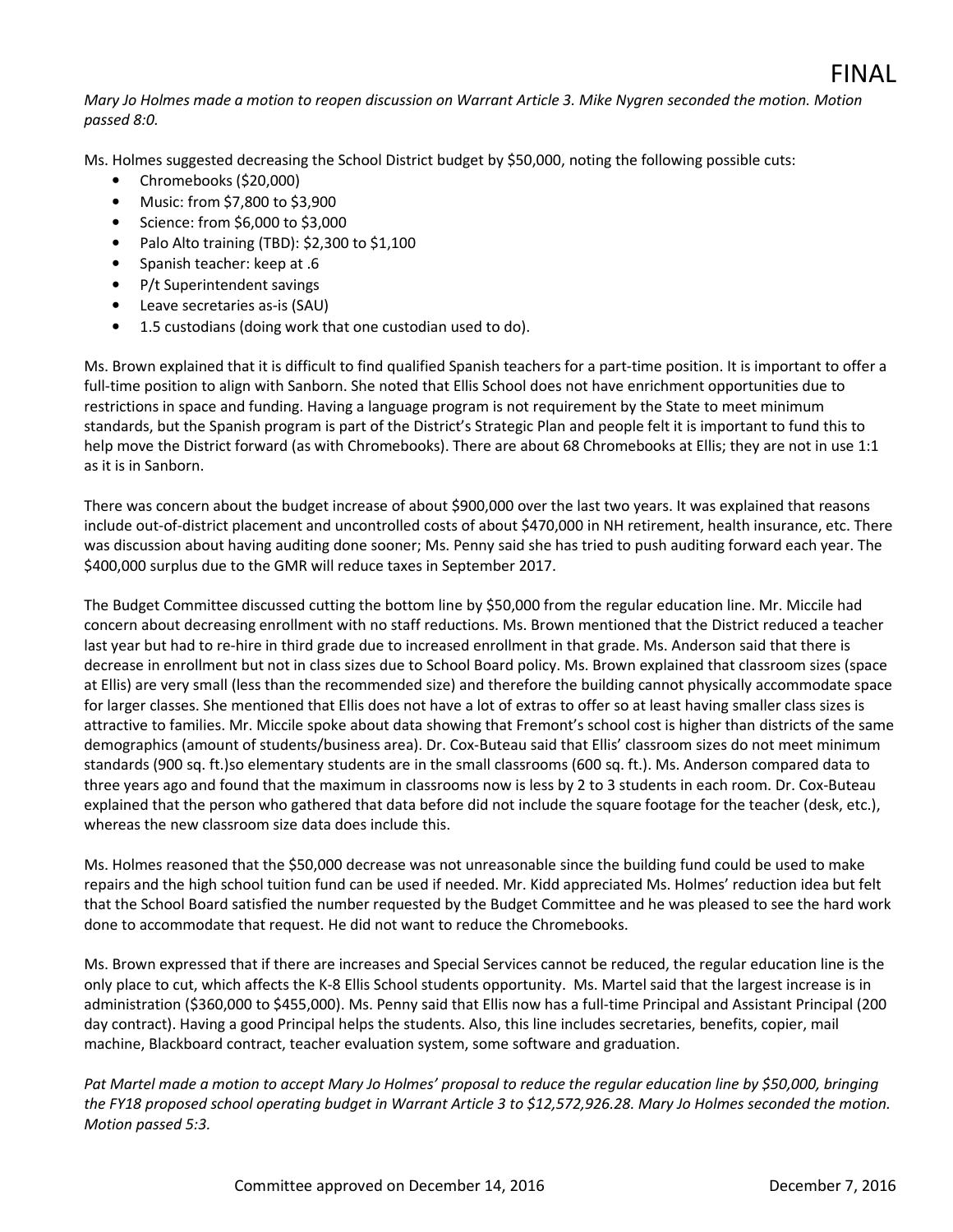*Motion was made and seconded to recommend Warrant Article 3 with the new amount of \$12,572,926.28. Motion passed, 6:2.* 

*Mary Jo Holmes made a motion to recommend Warrant Article 4 (to raise and appropriate up to \$20,000 to be added to the previously established expendable trust fund, known as the Ellis School Building and Grounds Maintenance fund). Motion was seconded and vote was approved, 8:0.* 

There was discussion about the intention of the high school tuition fund as being for Sanborn only. Dr. Cox-Buteau explained that the District tries to spend from the regular education budget first and go into deficit as they close the end of the year; they look to pull from other lines and decide in the spring. She said that she originally wanted this Warrant Article to cover Sanborn but it is always a risk for out of district Special Education placement and this is more economical to have one fund vs. two funds. If people wanted to change the article, the trust fund would need to be rescinded, money given back to the taxpayers and re-raised with a new trust fund and Warrant Article. The cost to call a special meeting (to ask for funding for Special Education outplacement) is about \$5,000. Ms. Anderson mentioned a concern that the School Board could use the fund as a crutch for out-of-district placements rather than keeping students in the district. Ms. Brown said she would be concerned as a School Board member if school professionals did this.

Mr. Nygren suggested that, since the current tuition trust fund article does not specify Sanborn, perhaps a Warrant Article could be added just for Sanborn and the current article could be taken out. There was talk of capping the new article at \$200,000 (this equates to about 8 Special Education students at the high school. The vote on Warrant Article 5 (high school tuition fund) was tabled. Dr. Cox-Buteau will talk with counsel about changing the wording of the Warrant Article on the tuition trust fund and draft a new article specific for Sanborn tuition with a cap within the next week.

The Public Hearing is January 11<sup>th</sup> (for Town and School) at 7 PM at the library; Budget Committee will meet at 6PM. The School Deliberative date is February 4<sup>th</sup> at 9 AM; the snow date is February 7<sup>th</sup> at 7 PM. The Town Deliberative date is February  $6<sup>th</sup>$  at 7 PM; the snow date is February 8<sup>th</sup> at 7 PM.

## **IV. OTHER**

In an email, Heidi Carlson said that she spoke with Chief Twiss about transferring operating funds to cover purchase of portable radios. She said: He detailed out the changes he already made in the operating budget to reflect a decrease in requested part-time hours from 48 to 36. Some of this change took place in 2016. There was significantly less weather-related call out in 2016 as well as a reduction in time spent on other significant matters. The Chief believes these are the two most significant changes. The newest FT officer was on the road alone in May of this year and some scheduling has been streamlined with that in place. The 2017 budget was reduced to 36 part-time patrol hours and is down another \$8,000 from the current year as well.

Mr. Nygren felt that 1,080 hours of patrol was a lot to over-estimate in a year (surplus of \$19,600). He said that money was transferred from the fuel line. There was discussion about the previous year's police budget, default budget and actual spending. He did not feel that the Selectmen should have allocated \$40,000 more than last year. Mr. Janvrin mentioned that Chief Twiss redid his schedule to make better use of his manpower. Ms. Anderson noted that \$218,000 was spent in 2015 but the default was \$257,000; she was not sure why. It is unsure that the Warrant Article for a full-time officer will pass. Ms. Anderson will send a copy of the Selectmen's minutes regarding this issue to the Budget Committee.

The Committee will meet on December 14<sup>th</sup> to vote on the School Warrant about the tuition trust fund and will discuss further the questions about the police budget with Ms. Carlson.

## **V. NEXT MEETING DATE: DECEMBER 14, 2016**

## **VI. ADJOURN**

 *Neal Janvrin made a motion to adjourn at 8:35 PM. Joe Miccile seconded the motion. Motion passed 8:0.*

Respectfully submitted by,